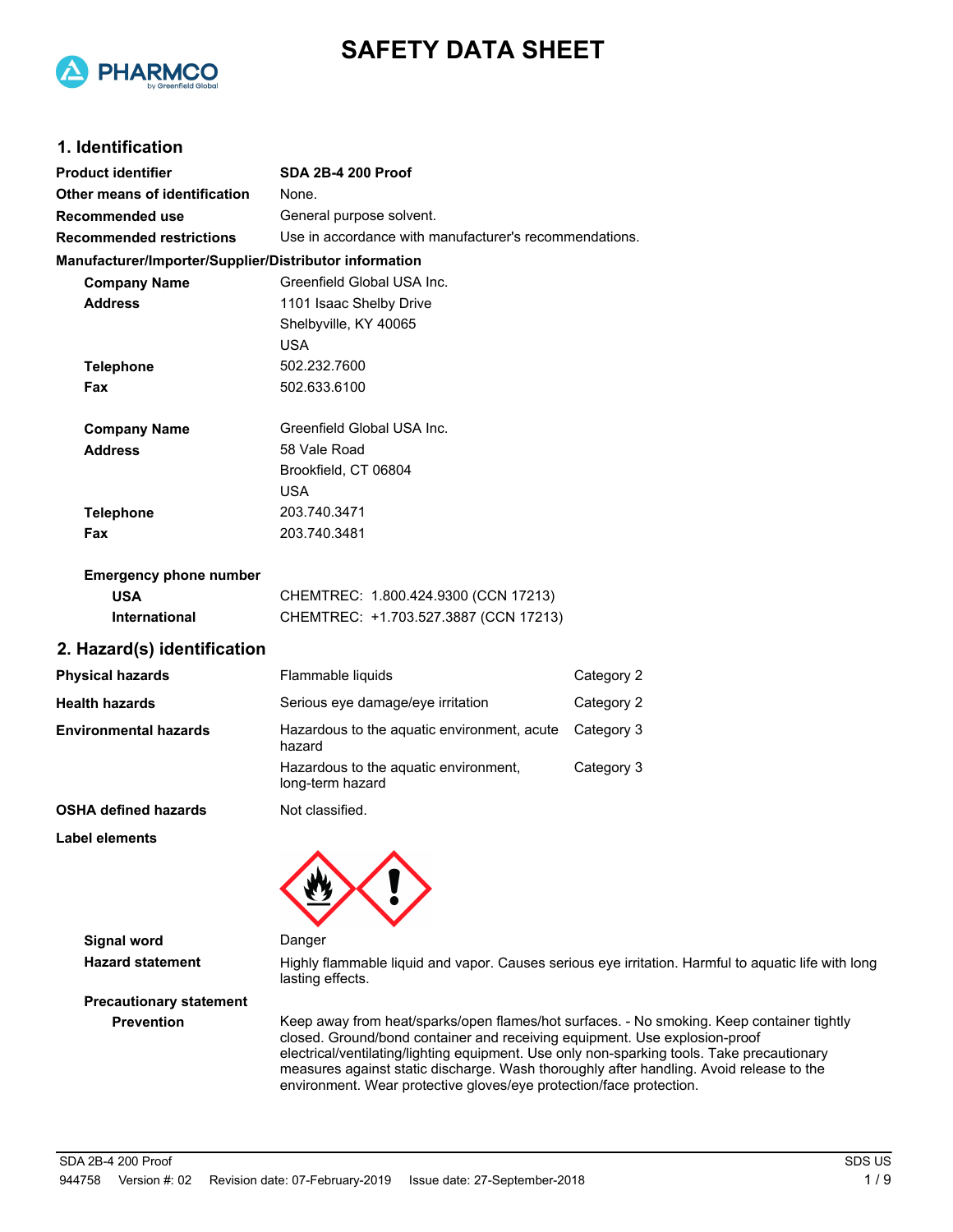| <b>Response</b>                              | If on skin (or hair): Take off immediately all contaminated clothing. Rinse skin with water/shower.<br>If in eyes: Rinse cautiously with water for several minutes. Remove contact lenses, if present and<br>easy to do. Continue rinsing. If eye irritation persists: Get medical advice/attention. In case of fire:<br>Use appropriate media to extinguish. |
|----------------------------------------------|---------------------------------------------------------------------------------------------------------------------------------------------------------------------------------------------------------------------------------------------------------------------------------------------------------------------------------------------------------------|
| <b>Storage</b>                               | Store in a well-ventilated place. Keep cool.                                                                                                                                                                                                                                                                                                                  |
| <b>Disposal</b>                              | Dispose of contents/container in accordance with local/regional/national/international regulations.                                                                                                                                                                                                                                                           |
| Hazard(s) not otherwise<br>classified (HNOC) | None known.                                                                                                                                                                                                                                                                                                                                                   |
| Supplemental information                     | None.                                                                                                                                                                                                                                                                                                                                                         |

## **3. Composition/information on ingredients**

**Mixtures**

| <b>Chemical name</b>                                                         |                                                                                                                                                                                                                                                                                                                      | <b>CAS number</b> | $\%$     |
|------------------------------------------------------------------------------|----------------------------------------------------------------------------------------------------------------------------------------------------------------------------------------------------------------------------------------------------------------------------------------------------------------------|-------------------|----------|
| Ethyl alcohol                                                                |                                                                                                                                                                                                                                                                                                                      | 64-17-5           | >99      |
| Heptane                                                                      |                                                                                                                                                                                                                                                                                                                      | 142-82-5          | $\leq 1$ |
| <b>Composition comments</b>                                                  | All concentrations are in percent by weight unless otherwise indicated.                                                                                                                                                                                                                                              |                   |          |
| 4. First-aid measures                                                        |                                                                                                                                                                                                                                                                                                                      |                   |          |
| <b>Inhalation</b>                                                            | Move to fresh air. Call a physician if symptoms develop or persist.                                                                                                                                                                                                                                                  |                   |          |
| <b>Skin contact</b>                                                          | Take off immediately all contaminated clothing. Rinse skin with water/shower. Get medical<br>attention if irritation develops and persists.                                                                                                                                                                          |                   |          |
| Eye contact                                                                  | Immediately flush eyes with plenty of water for at least 15 minutes. Remove contact lenses, if<br>present and easy to do. Continue rinsing. Get medical attention if irritation develops and persists.                                                                                                               |                   |          |
| Ingestion                                                                    | Rinse mouth. Get medical attention if symptoms occur.                                                                                                                                                                                                                                                                |                   |          |
| <b>Most important</b><br>symptoms/effects, acute and<br>delayed              | Headache. Severe eye irritation. Symptoms may include stinging, tearing, redness, swelling, and<br>blurred vision. Coughing.                                                                                                                                                                                         |                   |          |
| Indication of immediate<br>medical attention and special<br>treatment needed | Provide general supportive measures and treat symptomatically. Thermal burns: Flush with water<br>immediately. While flushing, remove clothes which do not adhere to affected area. Call an<br>ambulance. Continue flushing during transport to hospital. Keep victim under observation.<br>Symptoms may be delayed. |                   |          |
| <b>General information</b>                                                   | Take off all contaminated clothing immediately. Ensure that medical personnel are aware of the<br>material(s) involved, and take precautions to protect themselves. Wash contaminated clothing<br>before reuse. Show this safety data sheet to the doctor in attendance.                                             |                   |          |
| 5. Fire-fighting measures                                                    |                                                                                                                                                                                                                                                                                                                      |                   |          |
| Suitable extinguishing media                                                 | Water fog. Alcohol resistant foam. Dry chemical powder. Carbon dioxide (CO2).                                                                                                                                                                                                                                        |                   |          |
| Unsuitable extinguishing<br>media                                            | Do not use water jet as an extinguisher, as this will spread the fire.                                                                                                                                                                                                                                               |                   |          |
| Specific hazards arising from<br>the chemical                                | Vapors may form explosive mixtures with air. Vapors may travel considerable distance to a source<br>of ignition and flash back. During fire, gases hazardous to health may be formed. Combustion<br>products may include: carbon oxides.                                                                             |                   |          |
| Special protective equipment<br>and precautions for firefighters             | Self-contained breathing apparatus and full protective clothing must be worn in case of fire.                                                                                                                                                                                                                        |                   |          |
| <b>Fire fighting</b><br>equipment/instructions                               | In case of fire and/or explosion do not breathe fumes. Move containers from fire area if you can do<br>so without risk. Use water spray to keep fire-exposed containers cool.                                                                                                                                        |                   |          |
| <b>Specific methods</b>                                                      | Use standard firefighting procedures and consider the hazards of other involved materials.                                                                                                                                                                                                                           |                   |          |
| <b>General fire hazards</b>                                                  | Highly flammable liquid and vapor.                                                                                                                                                                                                                                                                                   |                   |          |
| 6. Accidental release measures                                               |                                                                                                                                                                                                                                                                                                                      |                   |          |

#### Keep unnecessary personnel away. Keep people away from and upwind of spill/leak. Eliminate all ignition sources (no smoking, flares, sparks, or flames in immediate area). Wear appropriate protective equipment and clothing during clean-up. Do not touch damaged containers or spilled material unless wearing appropriate protective clothing. Ventilate closed spaces before entering them. Local authorities should be advised if significant spillages cannot be contained. For personal protection, see section 8 of the SDS. **Personal precautions, protective equipment and emergency procedures**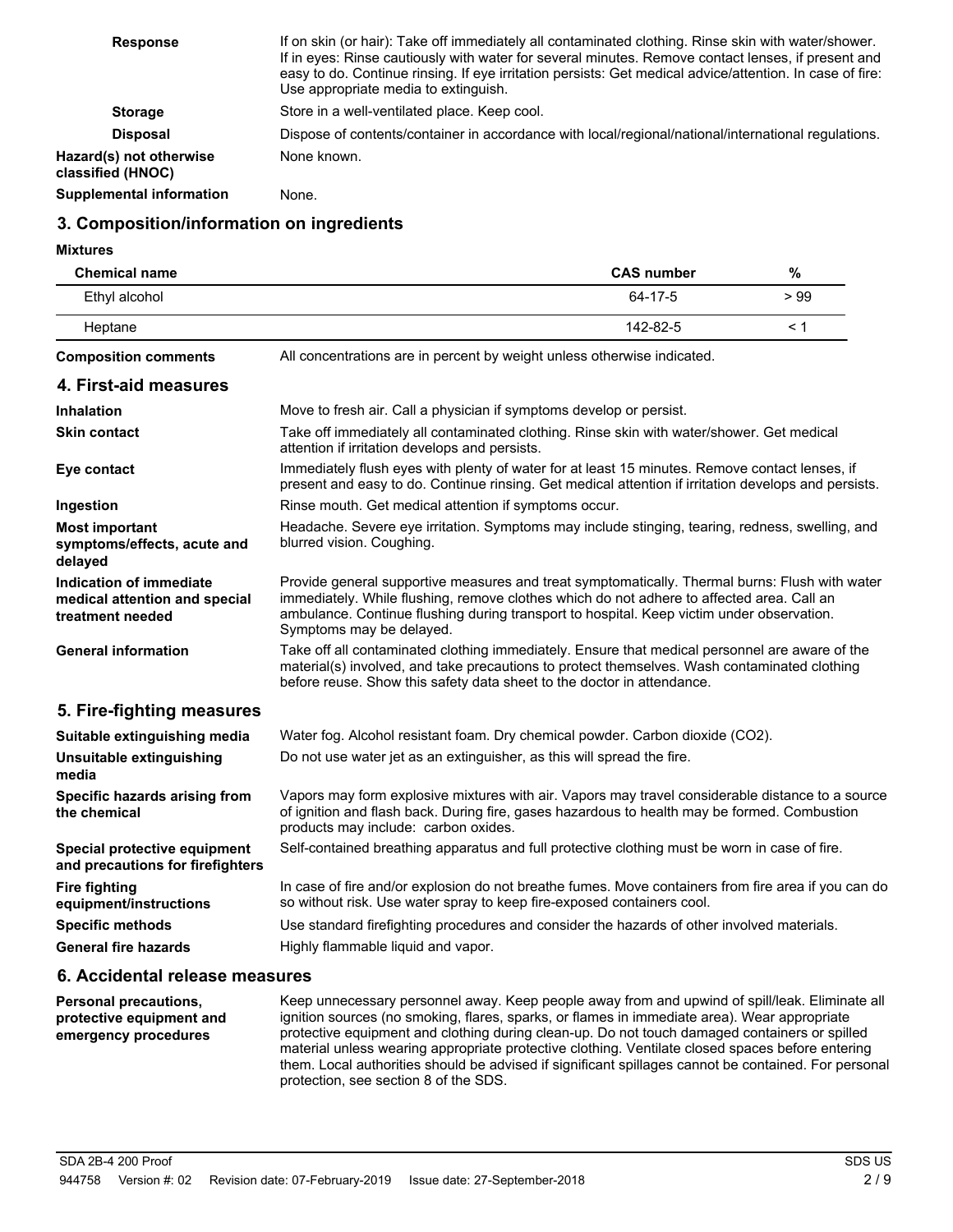| Methods and materials for<br>containment and cleaning up        | Eliminate all ignition sources (no smoking, flares, sparks, or flames in immediate area). Keep<br>combustibles (wood, paper, oil, etc.) away from spilled material. Take precautionary measures<br>against static discharge. Use only non-sparking tools. The product is completely soluble in water.<br>Prevent product from entering drains.                                                                                                                                                                                                                                             |  |
|-----------------------------------------------------------------|--------------------------------------------------------------------------------------------------------------------------------------------------------------------------------------------------------------------------------------------------------------------------------------------------------------------------------------------------------------------------------------------------------------------------------------------------------------------------------------------------------------------------------------------------------------------------------------------|--|
|                                                                 | Large Spills: Stop the flow of material, if this is without risk. Dike the spilled material, where this is<br>possible. Use a non-combustible material like vermiculite, sand or earth to soak up the product<br>and place into a container for later disposal. Following product recovery, flush area with water.                                                                                                                                                                                                                                                                         |  |
|                                                                 | Small Spills: Absorb with earth, sand or other non-combustible material and transfer to containers<br>for later disposal. Wipe up with absorbent material (e.g. cloth, fleece). Clean surface thoroughly to<br>remove residual contamination.                                                                                                                                                                                                                                                                                                                                              |  |
|                                                                 | Never return spills to original containers for re-use. For waste disposal, see section 13 of the SDS.                                                                                                                                                                                                                                                                                                                                                                                                                                                                                      |  |
| <b>Environmental precautions</b>                                | Avoid release to the environment. Inform appropriate managerial or supervisory personnel of all<br>environmental releases. Prevent further leakage or spillage if safe to do so. Avoid discharge into<br>drains, water courses or onto the ground.                                                                                                                                                                                                                                                                                                                                         |  |
| 7. Handling and storage                                         |                                                                                                                                                                                                                                                                                                                                                                                                                                                                                                                                                                                            |  |
| <b>Precautions for safe handling</b>                            | Do not handle, store or open near an open flame, sources of heat or sources of ignition. Protect<br>material from direct sunlight. When using do not smoke. Explosion-proof general and local exhaust<br>ventilation. Take precautionary measures against static discharges. All equipment used when<br>handling the product must be grounded. Use non-sparking tools and explosion-proof equipment.<br>Avoid contact with eyes. Avoid prolonged exposure. Wear appropriate personal protective<br>equipment. Avoid release to the environment. Observe good industrial hygiene practices. |  |
| Conditions for safe storage,<br>including any incompatibilities | Keep away from heat, sparks and open flame. Prevent electrostatic charge build-up by using<br>common bonding and grounding techniques. Store in a cool, dry place out of direct sunlight. Store<br>in tightly closed container. Store in a well-ventilated place. Keep in an area equipped with<br>sprinklers. Store away from incompatible materials (see Section 10 of the SDS).                                                                                                                                                                                                         |  |

# **8. Exposure controls/personal protection**

### **Occupational exposure limits**

**US. OSHA Table Z-1 Limits for Air Contaminants (29 CFR 1910.1000)**

| <b>Components</b>                                                | <b>Type</b>                                                                                                                                                                                                                                                                                                                                                                                                      | Value                                                      |  |
|------------------------------------------------------------------|------------------------------------------------------------------------------------------------------------------------------------------------------------------------------------------------------------------------------------------------------------------------------------------------------------------------------------------------------------------------------------------------------------------|------------------------------------------------------------|--|
| Ethyl alcohol (CAS 64-17-5)                                      | <b>PEL</b>                                                                                                                                                                                                                                                                                                                                                                                                       | 1900 mg/m3                                                 |  |
|                                                                  |                                                                                                                                                                                                                                                                                                                                                                                                                  | 1000 ppm                                                   |  |
| Heptane (CAS 142-82-5)                                           | <b>PEL</b>                                                                                                                                                                                                                                                                                                                                                                                                       | 2000 mg/m3                                                 |  |
|                                                                  |                                                                                                                                                                                                                                                                                                                                                                                                                  | 500 ppm                                                    |  |
| <b>US. ACGIH Threshold Limit Values</b>                          |                                                                                                                                                                                                                                                                                                                                                                                                                  |                                                            |  |
| <b>Components</b>                                                | <b>Type</b>                                                                                                                                                                                                                                                                                                                                                                                                      | Value                                                      |  |
| Ethyl alcohol (CAS 64-17-5)                                      | <b>STEL</b>                                                                                                                                                                                                                                                                                                                                                                                                      | 1000 ppm                                                   |  |
| Heptane (CAS 142-82-5)                                           | <b>STEL</b>                                                                                                                                                                                                                                                                                                                                                                                                      | 500 ppm                                                    |  |
|                                                                  | <b>TWA</b>                                                                                                                                                                                                                                                                                                                                                                                                       | 400 ppm                                                    |  |
| US. NIOSH: Pocket Guide to Chemical Hazards<br><b>Components</b> | Type                                                                                                                                                                                                                                                                                                                                                                                                             | Value                                                      |  |
| Ethyl alcohol (CAS 64-17-5)                                      | <b>TWA</b>                                                                                                                                                                                                                                                                                                                                                                                                       | 1900 mg/m3                                                 |  |
|                                                                  |                                                                                                                                                                                                                                                                                                                                                                                                                  | 1000 ppm                                                   |  |
| Heptane (CAS 142-82-5)                                           | Ceiling                                                                                                                                                                                                                                                                                                                                                                                                          | 1800 mg/m3                                                 |  |
|                                                                  |                                                                                                                                                                                                                                                                                                                                                                                                                  | 440 ppm                                                    |  |
|                                                                  | <b>TWA</b>                                                                                                                                                                                                                                                                                                                                                                                                       | 350 mg/m3                                                  |  |
|                                                                  |                                                                                                                                                                                                                                                                                                                                                                                                                  | 85 ppm                                                     |  |
| <b>Biological limit values</b>                                   |                                                                                                                                                                                                                                                                                                                                                                                                                  | No biological exposure limits noted for the ingredient(s). |  |
| Appropriate engineering<br>controls                              | Good general ventilation should be used. Ventilation rates should be matched to conditions. If<br>applicable, use process enclosures, local exhaust ventilation, or other engineering controls to<br>maintain airborne levels below recommended exposure limits. If exposure limits have not been<br>established, maintain airborne levels to an acceptable level. Provide eyewash station and safety<br>shower. |                                                            |  |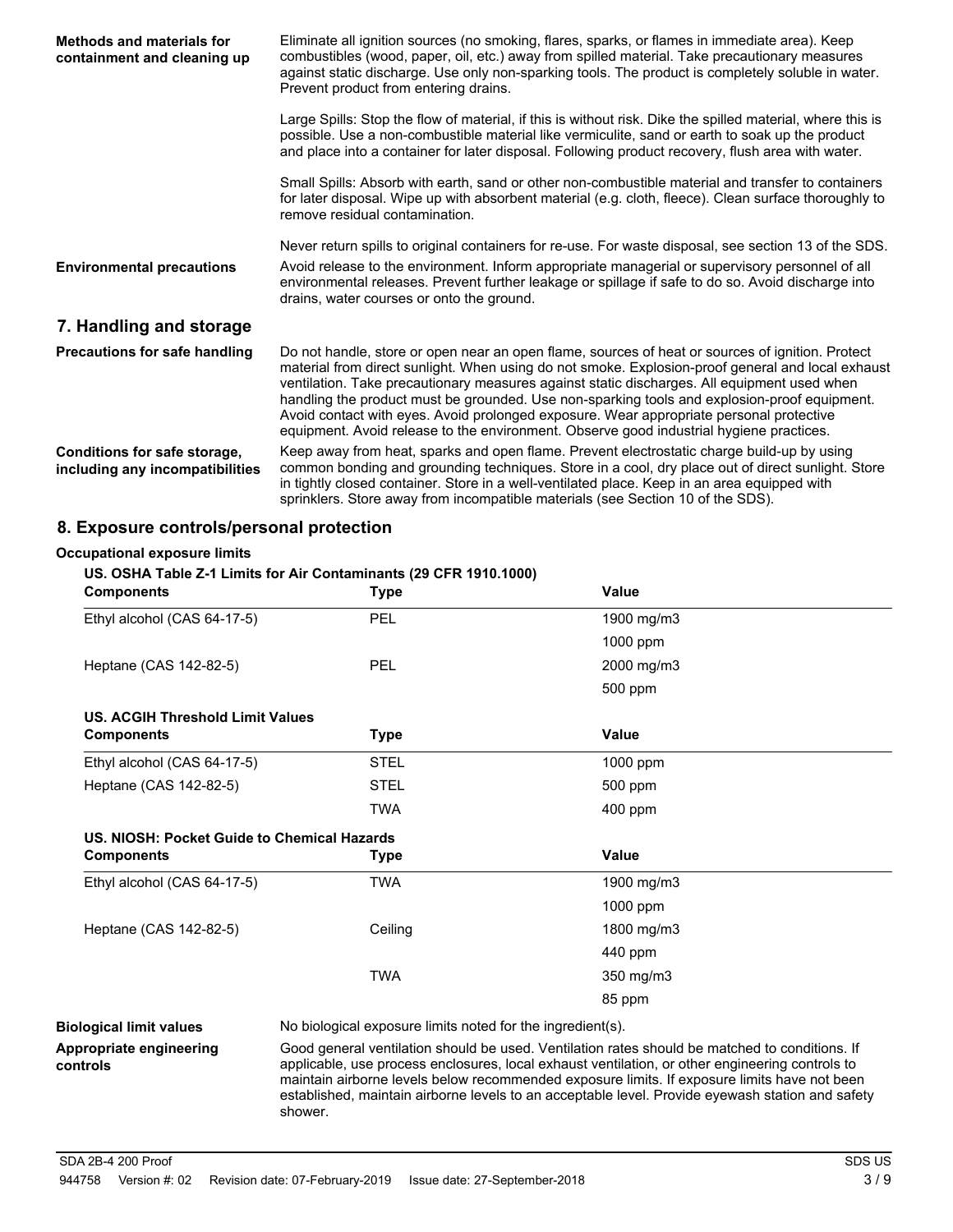#### **Individual protection measures, such as personal protective equipment Eye/face protection** Chemical goggles are recommended. **Skin protection** Wear appropriate chemical resistant gloves. Suitable gloves can be recommended by the glove supplier. Be aware that the liquid may penetrate the gloves. Frequent change is advisable. **Hand protection Skin protection Other** Wear appropriate chemical resistant clothing. If engineering controls do not maintain airborne concentrations below recommended exposure limits (where applicable) or to an acceptable level (in countries where exposure limits have not been established), an approved respirator must be worn. Respirator type: Chemical respirator with organic vapor cartridge. **Respiratory protection Thermal hazards** Wear appropriate thermal protective clothing, when necessary. When using do not smoke. Always observe good personal hygiene measures, such as washing after handling the material and before eating, drinking, and/or smoking. Routinely wash work clothing and protective equipment to remove contaminants. **General hygiene considerations**

# **9. Physical and chemical properties**

| <b>Appearance</b>                                 |                                                                                          |
|---------------------------------------------------|------------------------------------------------------------------------------------------|
| <b>Physical state</b>                             | Liquid.                                                                                  |
| <b>Form</b>                                       | Liquid.                                                                                  |
| Color                                             | Clear liquid; invisible vapor.                                                           |
| Odor                                              | Sweet. Alcohol like odor.                                                                |
| <b>Odor threshold</b>                             | Not available.                                                                           |
| pH                                                | Not available.                                                                           |
| Melting point/freezing point                      | < -148 °F (< -100 °C)                                                                    |
| Initial boiling point and boiling<br>range        | 172.9 °F (78.3 °C) (760 mm Hg)                                                           |
| <b>Flash point</b>                                | 55.4 °F (13.0 °C)                                                                        |
| <b>Evaporation rate</b>                           | 3.3 (butyl acetate = $1$ )                                                               |
| Flammability (solid, gas)                         | Not applicable.                                                                          |
| Upper/lower flammability or explosive limits      |                                                                                          |
| <b>Flammability limit - lower</b><br>(%)          | 3.3 % v/v (100% Ethyl alcohol)                                                           |
| <b>Flammability limit - upper</b><br>(%)          | 19 % v/v (100% Ethyl alcohol)                                                            |
| Vapor pressure                                    | 44.5 mm Hg (68 °F (20 °C))                                                               |
| <b>Vapor density</b>                              | Not available.                                                                           |
| <b>Relative density</b>                           | Not available.                                                                           |
| Solubility(ies)                                   |                                                                                          |
| <b>Solubility (water)</b>                         | Completely soluble.                                                                      |
| <b>Partition coefficient</b><br>(n-octanol/water) | Not available.                                                                           |
| <b>Auto-ignition temperature</b>                  | 685.4 °F (363 °C) (100% Ethyl alcohol)                                                   |
| <b>Decomposition temperature</b>                  | Not available.                                                                           |
| <b>Viscosity</b>                                  | Not available.                                                                           |
| <b>Other information</b>                          |                                                                                          |
| <b>Bulk density</b>                               | 6.61 lb/gal (at 15.56°C (60°F))                                                          |
| <b>Explosive properties</b>                       | Not explosive.                                                                           |
| <b>Oxidizing properties</b>                       | Not oxidizing.                                                                           |
| 10. Stability and reactivity                      |                                                                                          |
| <b>Reactivity</b>                                 | The product is stable and non-reactive under normal conditions of use storage and transr |

**Reactivity** The product is stable and non-reactive under normal conditions of use, storage and transport. **Chemical stability** Material is stable under normal conditions.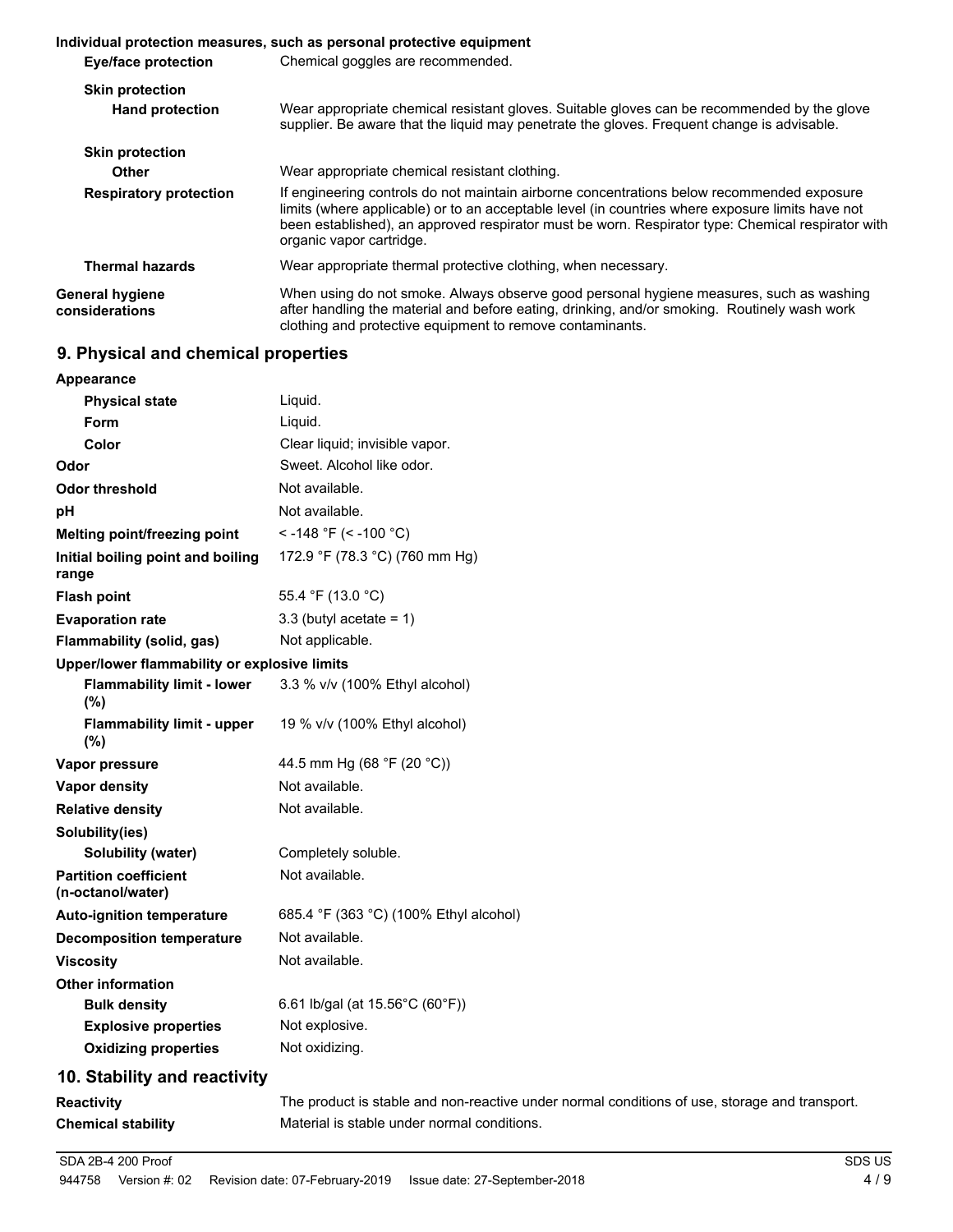| <b>Possibility of hazardous</b><br>reactions | No dangerous reaction known under conditions of normal use.                                                                                                              |
|----------------------------------------------|--------------------------------------------------------------------------------------------------------------------------------------------------------------------------|
| <b>Conditions to avoid</b>                   | Keep away from heat, hot surfaces, sparks, open flames and other ignition sources. Avoid<br>temperatures exceeding the flash point. Contact with incompatible materials. |
| Incompatible materials                       | Strong oxidizing agents.                                                                                                                                                 |
| <b>Hazardous decomposition</b><br>products   | No hazardous decomposition products are known.                                                                                                                           |

# **11. Toxicological information**

| Information on likely routes of exposure                                           |                                                                                                                              |
|------------------------------------------------------------------------------------|------------------------------------------------------------------------------------------------------------------------------|
| <b>Inhalation</b>                                                                  | Prolonged inhalation may be harmful.                                                                                         |
| <b>Skin contact</b>                                                                | Prolonged skin contact may cause temporary irritation.                                                                       |
| Eye contact                                                                        | Causes serious eye irritation.                                                                                               |
| Ingestion                                                                          | Expected to be a low ingestion hazard.                                                                                       |
| Symptoms related to the<br>physical, chemical and<br>toxicological characteristics | Headache. Severe eye irritation. Symptoms may include stinging, tearing, redness, swelling, and<br>blurred vision. Coughing. |

### **Information on toxicological effects**

| <b>Acute toxicity</b>                                         | Not expected to be acutely toxic.                                                                                   |                         |
|---------------------------------------------------------------|---------------------------------------------------------------------------------------------------------------------|-------------------------|
| <b>Components</b>                                             | <b>Species</b>                                                                                                      | <b>Test Results</b>     |
| Ethyl alcohol (CAS 64-17-5)                                   |                                                                                                                     |                         |
| <u>Acute</u>                                                  |                                                                                                                     |                         |
| <b>Inhalation</b>                                             |                                                                                                                     |                         |
| Vapor                                                         |                                                                                                                     |                         |
| <b>LC50</b>                                                   | Rat                                                                                                                 | 117 - 125 mg/l, 4 Hours |
| Oral                                                          |                                                                                                                     |                         |
| LD50                                                          | Rat                                                                                                                 | 10470 mg/kg             |
| Heptane (CAS 142-82-5)                                        |                                                                                                                     |                         |
| <b>Acute</b>                                                  |                                                                                                                     |                         |
| <b>Inhalation</b><br>Vapor                                    |                                                                                                                     |                         |
| LC50                                                          | Rat                                                                                                                 | > 29.3 mg/l, 4 Hours    |
| Oral                                                          |                                                                                                                     |                         |
| LD50                                                          | Rat                                                                                                                 | 15000 mg/kg             |
| <b>Skin corrosion/irritation</b>                              | Prolonged skin contact may cause temporary irritation.                                                              |                         |
| Serious eye damage/eye<br>irritation                          | Causes serious eye irritation.                                                                                      |                         |
| Respiratory or skin sensitization                             |                                                                                                                     |                         |
| <b>Respiratory sensitization</b>                              | Not a respiratory sensitizer.                                                                                       |                         |
| <b>Skin sensitization</b>                                     | This product is not expected to cause skin sensitization.                                                           |                         |
| Germ cell mutagenicity                                        | No data available to indicate product or any components present at greater than 0.1% are<br>mutagenic or genotoxic. |                         |
| Carcinogenicity                                               | Not classifiable as to carcinogenicity to humans.                                                                   |                         |
| <b>IARC Monographs. Overall Evaluation of Carcinogenicity</b> |                                                                                                                     |                         |
| Not listed.                                                   |                                                                                                                     |                         |
| <b>NTP Report on Carcinogens</b>                              |                                                                                                                     |                         |
| Not listed.                                                   | OSHA Specifically Regulated Substances (29 CFR 1910.1001-1053)                                                      |                         |
| Not regulated.                                                |                                                                                                                     |                         |
| <b>Reproductive toxicity</b>                                  | This product is not expected to cause reproductive or developmental effects.                                        |                         |
| Specific target organ toxicity -                              | Not classified.                                                                                                     |                         |
| single exposure                                               |                                                                                                                     |                         |
| Specific target organ toxicity -<br>repeated exposure         | Not classified.                                                                                                     |                         |

SDA 2B-4 200 Proof SDS US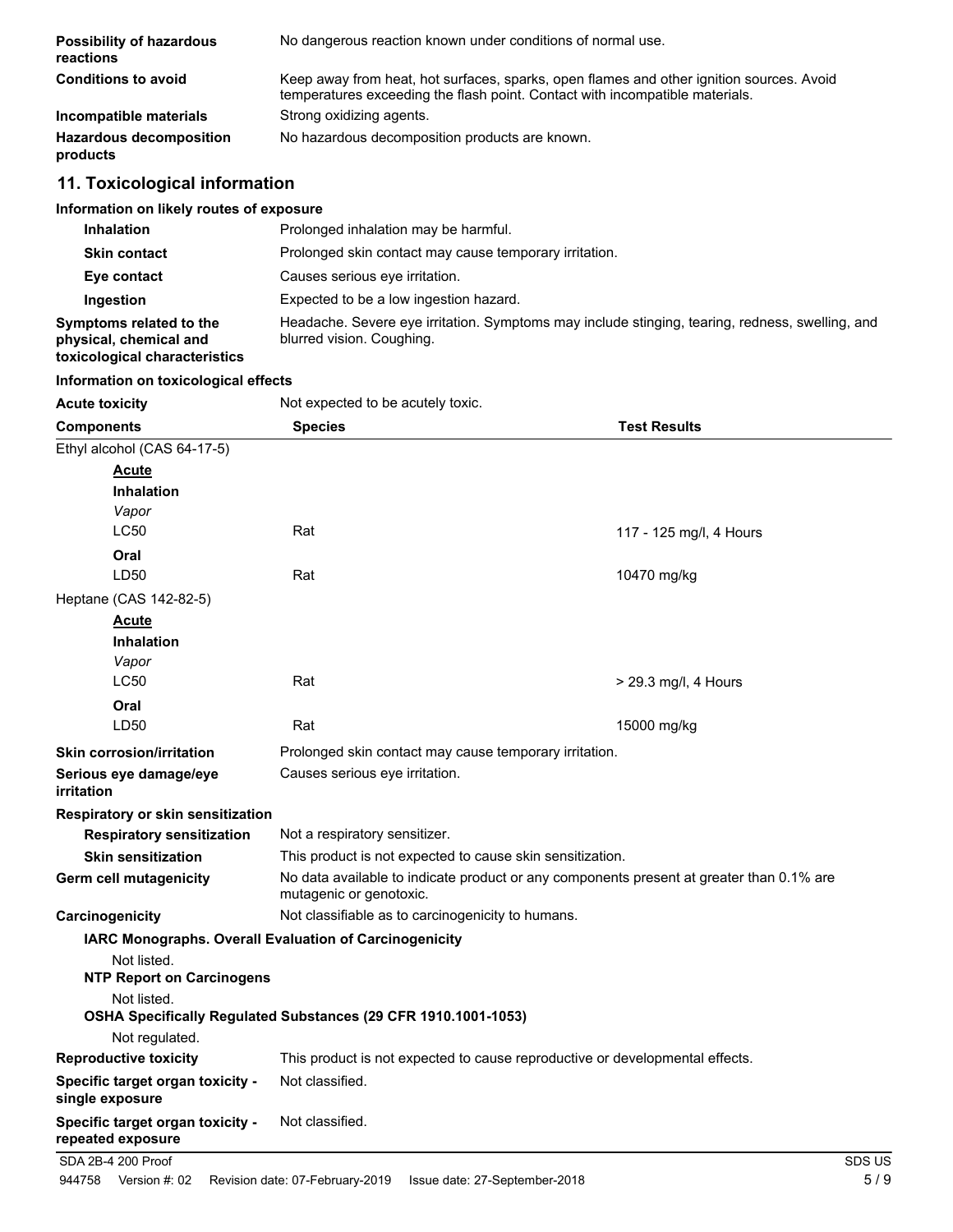| <b>Aspiration hazard</b> | Not an aspiration hazard.            |
|--------------------------|--------------------------------------|
| <b>Chronic effects</b>   | Prolonged inhalation may be harmful. |

# **12. Ecological information**

| Ecotoxicity                                       | Harmful to aquatic life with long lasting effects.                                                                                                                                                                                                                                                                                                                                                                                                                        |                                                                                                                   |                      |  |
|---------------------------------------------------|---------------------------------------------------------------------------------------------------------------------------------------------------------------------------------------------------------------------------------------------------------------------------------------------------------------------------------------------------------------------------------------------------------------------------------------------------------------------------|-------------------------------------------------------------------------------------------------------------------|----------------------|--|
| <b>Components</b>                                 |                                                                                                                                                                                                                                                                                                                                                                                                                                                                           | <b>Species</b>                                                                                                    | <b>Test Results</b>  |  |
| Ethyl alcohol (CAS 64-17-5)                       |                                                                                                                                                                                                                                                                                                                                                                                                                                                                           |                                                                                                                   |                      |  |
| <b>Aquatic</b>                                    |                                                                                                                                                                                                                                                                                                                                                                                                                                                                           |                                                                                                                   |                      |  |
| Algae                                             | EC10                                                                                                                                                                                                                                                                                                                                                                                                                                                                      | Freshwater algae                                                                                                  | 11.5 mg/l, 72 hours  |  |
|                                                   | <b>EC50</b>                                                                                                                                                                                                                                                                                                                                                                                                                                                               | Freshwater algae                                                                                                  | 275 mg/l, 72 hours   |  |
|                                                   |                                                                                                                                                                                                                                                                                                                                                                                                                                                                           | Marine water algae                                                                                                | 1900 mg/l            |  |
|                                                   | <b>NOEC</b>                                                                                                                                                                                                                                                                                                                                                                                                                                                               | Marine water algae                                                                                                | 1580 mg/l            |  |
| Fish                                              | <b>LC50</b>                                                                                                                                                                                                                                                                                                                                                                                                                                                               | Freshwater fish                                                                                                   | 11200 mg/l, 24 hours |  |
|                                                   | <b>NOEC</b>                                                                                                                                                                                                                                                                                                                                                                                                                                                               | Freshwater fish                                                                                                   | 250 mg/l             |  |
| Invertebrate                                      | <b>EC50</b>                                                                                                                                                                                                                                                                                                                                                                                                                                                               | Freshwater invertebrate                                                                                           | 5012 mg/l, 48 hours  |  |
|                                                   |                                                                                                                                                                                                                                                                                                                                                                                                                                                                           | Marine water invertebrate                                                                                         | 857 mg/l, 48 hours   |  |
|                                                   | <b>NOEC</b>                                                                                                                                                                                                                                                                                                                                                                                                                                                               | Freshwater invertebrate                                                                                           | 9.6 mg/l, 10 days    |  |
|                                                   |                                                                                                                                                                                                                                                                                                                                                                                                                                                                           | Marine water invertebrate                                                                                         | 79 mg/l, 96 hours    |  |
| Other                                             | <b>EC50</b>                                                                                                                                                                                                                                                                                                                                                                                                                                                               | Lemna minor                                                                                                       | 4432 mg/l, 7 days    |  |
|                                                   | <b>NOEC</b>                                                                                                                                                                                                                                                                                                                                                                                                                                                               | Lemna minor                                                                                                       | 280 mg/l, 7 days     |  |
| <b>Other</b>                                      |                                                                                                                                                                                                                                                                                                                                                                                                                                                                           |                                                                                                                   |                      |  |
| Micro-organisms                                   | LC50                                                                                                                                                                                                                                                                                                                                                                                                                                                                      | Micro-organisms                                                                                                   | 5800 mg/l, 4 hours   |  |
| <b>Terrestrial</b>                                |                                                                                                                                                                                                                                                                                                                                                                                                                                                                           |                                                                                                                   |                      |  |
| Plant                                             | <b>EC50</b>                                                                                                                                                                                                                                                                                                                                                                                                                                                               | Terrestrial plant                                                                                                 | 633 mg/kg dw         |  |
| Persistence and degradability                     | No data is available on the degradability of this product.                                                                                                                                                                                                                                                                                                                                                                                                                |                                                                                                                   |                      |  |
| <b>Bioaccumulative potential</b>                  |                                                                                                                                                                                                                                                                                                                                                                                                                                                                           | No data available for this product.                                                                               |                      |  |
| Partition coefficient n-octanol / water (log Kow) |                                                                                                                                                                                                                                                                                                                                                                                                                                                                           |                                                                                                                   |                      |  |
| Heptane (CAS 142-82-5)                            |                                                                                                                                                                                                                                                                                                                                                                                                                                                                           | 4.66                                                                                                              |                      |  |
| <b>Mobility in soil</b>                           | The product is completely soluble in water.                                                                                                                                                                                                                                                                                                                                                                                                                               |                                                                                                                   |                      |  |
| Other adverse effects                             | The product contains volatile organic compounds which have a photochemical ozone creation<br>potential.                                                                                                                                                                                                                                                                                                                                                                   |                                                                                                                   |                      |  |
| 13. Disposal considerations                       |                                                                                                                                                                                                                                                                                                                                                                                                                                                                           |                                                                                                                   |                      |  |
| <b>Disposal instructions</b>                      | Collect and reclaim or dispose in sealed containers at licensed waste disposal site. Incinerate the<br>material under controlled conditions in an approved incinerator. Do not incinerate sealed<br>containers. Do not allow this material to drain into sewers/water supplies. Do not contaminate<br>ponds, waterways or ditches with chemical or used container. Dispose of contents/container in<br>accordance with local/regional/national/international regulations. |                                                                                                                   |                      |  |
| <b>Local disposal regulations</b>                 |                                                                                                                                                                                                                                                                                                                                                                                                                                                                           | Dispose in accordance with all applicable regulations.                                                            |                      |  |
| Hazardous waste code                              |                                                                                                                                                                                                                                                                                                                                                                                                                                                                           | The waste code should be assigned in discussion between the user, the producer and the waste<br>disposal company. |                      |  |
| Waste from residues / unused<br>products          | Dispose of in accordance with local regulations. Empty containers or liners may retain some<br>product residues. This material and its container must be disposed of in a safe manner (see:<br>Disposal instructions).                                                                                                                                                                                                                                                    |                                                                                                                   |                      |  |
| Contaminated packaging                            | Since emptied containers may retain product residue, follow label warnings even after container is<br>emptied. Empty containers should be taken to an approved waste handling site for recycling or<br>disposal.                                                                                                                                                                                                                                                          |                                                                                                                   |                      |  |

# **14. Transport information**

| DOT                                                                       |                                   |        |
|---------------------------------------------------------------------------|-----------------------------------|--------|
| UN number<br>UN proper shipping name<br><b>Transport hazard class(es)</b> | <b>UN1987</b><br>Alcohols, n.o.s. |        |
| <b>Class</b>                                                              |                                   |        |
| <b>Subsidiary risk</b>                                                    | $\overline{\phantom{0}}$          |        |
| SDA 2B-4 200 Proof                                                        |                                   | SDS US |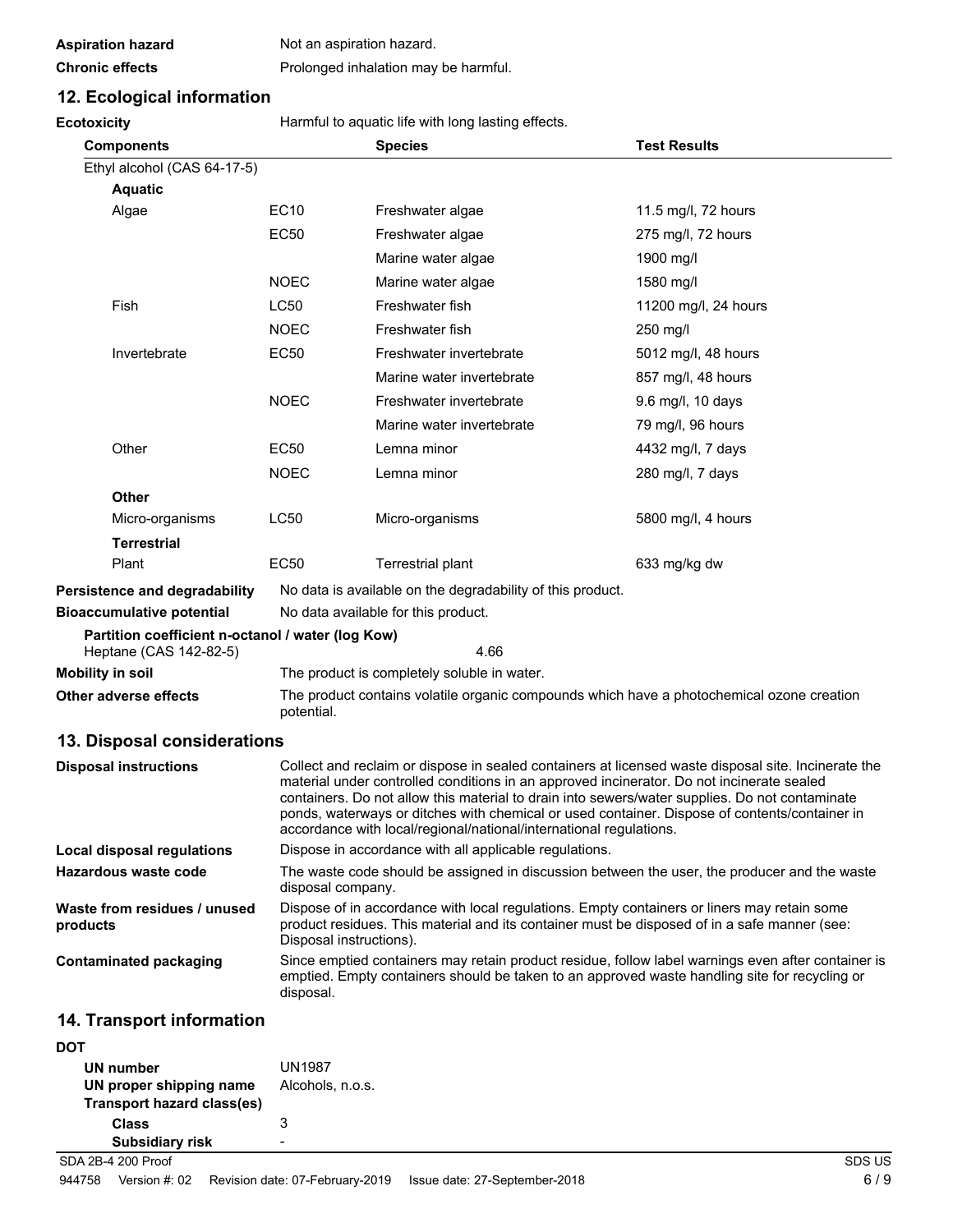|                                                                                | 3                                                                                                                        |
|--------------------------------------------------------------------------------|--------------------------------------------------------------------------------------------------------------------------|
| <b>Packing group</b>                                                           | $\mathsf{II}$                                                                                                            |
| <b>Environmental hazards</b>                                                   |                                                                                                                          |
| <b>Marine pollutant</b>                                                        | No.                                                                                                                      |
|                                                                                | Special precautions for user Read safety instructions, SDS and emergency procedures before handling.                     |
| <b>Special provisions</b>                                                      | 172, IB2, T7, TP1, TP8, TP28                                                                                             |
| <b>Packaging exceptions</b>                                                    | 4b, 150                                                                                                                  |
| Packaging non bulk                                                             | 202                                                                                                                      |
| Packaging bulk<br><b>IATA</b>                                                  | 242                                                                                                                      |
|                                                                                | <b>UN1987</b>                                                                                                            |
| UN number                                                                      | Alcohols, n.o.s.                                                                                                         |
| UN proper shipping name<br><b>Transport hazard class(es)</b>                   |                                                                                                                          |
| <b>Class</b>                                                                   | 3                                                                                                                        |
| <b>Subsidiary risk</b>                                                         |                                                                                                                          |
| <b>Packing group</b>                                                           | $\mathbf{H}$                                                                                                             |
| <b>Environmental hazards</b>                                                   | No.                                                                                                                      |
| <b>ERG Code</b>                                                                | 3L                                                                                                                       |
|                                                                                | Special precautions for user Read safety instructions, SDS and emergency procedures before handling.                     |
| <b>IMDG</b>                                                                    |                                                                                                                          |
| UN number                                                                      | <b>UN1987</b>                                                                                                            |
| UN proper shipping name                                                        | ALCOHOLS, N.O.S.                                                                                                         |
| <b>Transport hazard class(es)</b>                                              |                                                                                                                          |
| <b>Class</b>                                                                   | 3                                                                                                                        |
| <b>Subsidiary risk</b>                                                         |                                                                                                                          |
| <b>Packing group</b>                                                           | $\mathsf{II}$                                                                                                            |
| <b>Environmental hazards</b>                                                   |                                                                                                                          |
| <b>Marine pollutant</b>                                                        | No.                                                                                                                      |
| <b>EmS</b>                                                                     | $F-E$ , S-D                                                                                                              |
| Transport in bulk according to<br>Annex II of MARPOL 73/78 and<br>the IBC Code | Special precautions for user Read safety instructions, SDS and emergency procedures before handling.<br>Not established. |
| 15. Regulatory information                                                     |                                                                                                                          |
| <b>US federal regulations</b>                                                  | This product is a "Hazardous Chemical" as defined by the OSHA Hazard Communication<br>Standard, 29 CFR 1910.1200.        |
|                                                                                | TSCA Section 12(b) Export Notification (40 CFR 707, Subpt. D)                                                            |
| Not regulated.                                                                 |                                                                                                                          |
|                                                                                | <b>CERCLA Hazardous Substance List (40 CFR 302.4)</b>                                                                    |
| Heptane (CAS 142-82-5)                                                         | Listed.                                                                                                                  |
| <b>SARA 304 Emergency release notification</b>                                 |                                                                                                                          |
| Not regulated.                                                                 | OSHA Specifically Regulated Substances (29 CFR 1910.1001-1053)                                                           |
| Not regulated.                                                                 |                                                                                                                          |
| <b>Toxic Substances Control</b><br>Act (TSCA)                                  | All components of the mixture on the TSCA 8(b) inventory are designated "active".                                        |
|                                                                                | Superfund Amendments and Reauthorization Act of 1986 (SARA)                                                              |
| <b>SARA 302 Extremely hazardous substance</b>                                  |                                                                                                                          |
| Not listed.                                                                    |                                                                                                                          |
| SARA 311/312 Hazardous<br>chemical                                             | Yes                                                                                                                      |
| <b>Classified hazard</b><br>categories                                         | Flammable (gases, aerosols, liquids, or solids)<br>Serious eye damage or eye irritation                                  |
| SARA 313 (TRI reporting)<br>Not regulated.                                     |                                                                                                                          |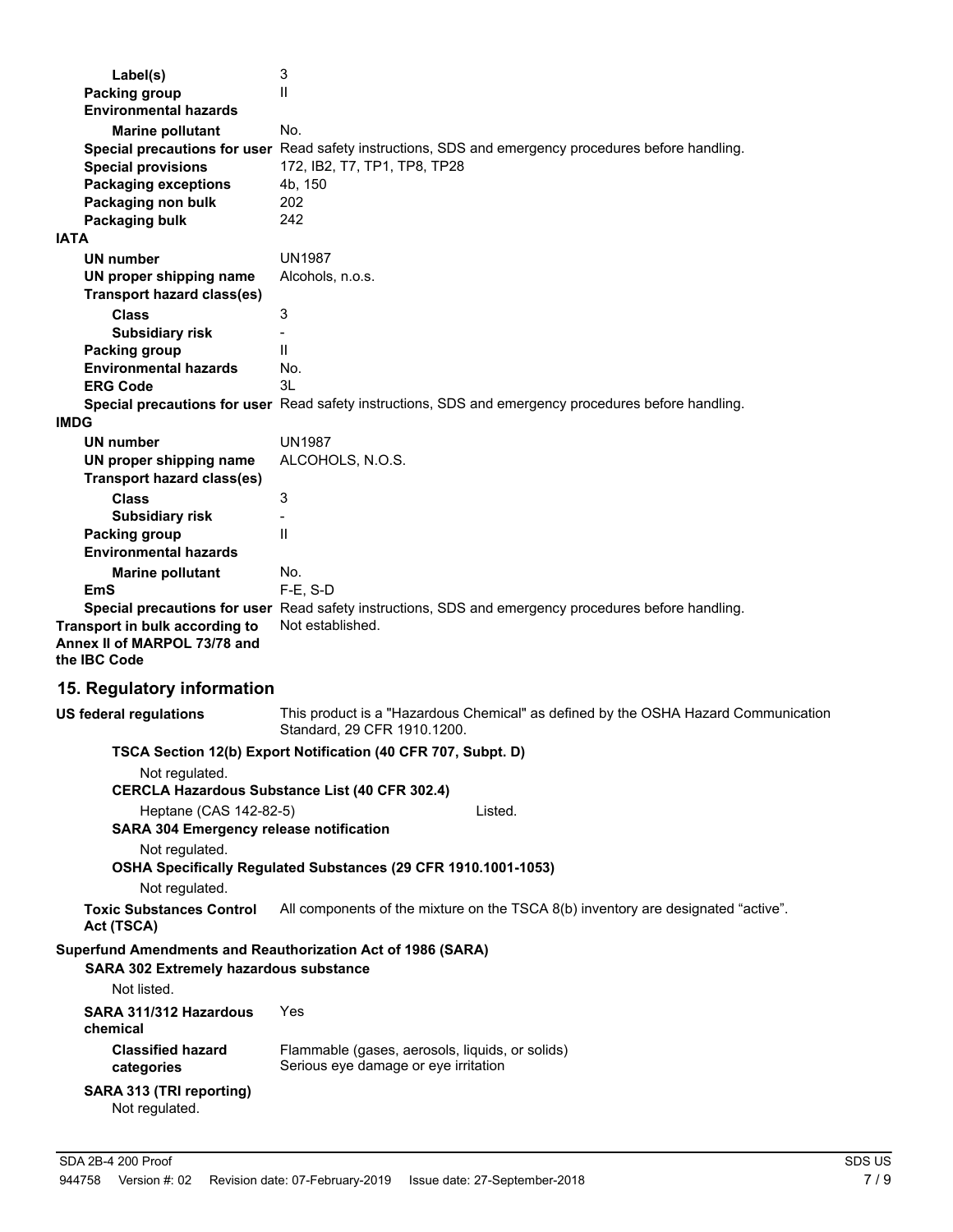#### **Other federal regulations**

#### **Clean Air Act (CAA) Section 112 Hazardous Air Pollutants (HAPs) List**

Not regulated.

**Clean Air Act (CAA) Section 112(r) Accidental Release Prevention (40 CFR 68.130)**

Not regulated.

**Safe Drinking Water Act** Not regulated.

**(SDWA)**

#### **FEMA Priority Substances Respiratory Health and Safety in the Flavor Manufacturing Workplace**

Ethyl alcohol (CAS 64-17-5) Low priority

### **US state regulations**

## **US. Massachusetts RTK - Substance List**

Ethyl alcohol (CAS 64-17-5) Heptane (CAS 142-82-5)

#### **US. New Jersey Worker and Community Right-to-Know Act**

Ethyl alcohol (CAS 64-17-5) Heptane (CAS 142-82-5)

#### **US. Pennsylvania Worker and Community Right-to-Know Law**

Ethyl alcohol (CAS 64-17-5) Heptane (CAS 142-82-5)

#### **US. Rhode Island RTK**

Ethyl alcohol (CAS 64-17-5) Heptane (CAS 142-82-5)

#### **California Proposition 65**

California Safe Drinking Water and Toxic Enforcement Act of 2016 (Proposition 65): This material is not known to contain any chemicals currently listed as carcinogens or reproductive toxins. For more information go to www.P65Warnings.ca.gov.

#### **US. California. Candidate Chemicals List. Safer Consumer Products Regulations (Cal. Code Regs, tit. 22, 69502.3, subd. (a))**

Heptane (CAS 142-82-5)

#### **International Inventories**

| Country(s) or region        | Inventory name                                                              | On inventory (yes/no)* |
|-----------------------------|-----------------------------------------------------------------------------|------------------------|
| Australia                   | Australian Inventory of Chemical Substances (AICS)                          | Yes                    |
| Canada                      | Domestic Substances List (DSL)                                              | Yes                    |
| Canada                      | Non-Domestic Substances List (NDSL)                                         | No                     |
| China                       | Inventory of Existing Chemical Substances in China (IECSC)                  | Yes                    |
| Europe                      | European Inventory of Existing Commercial Chemical<br>Substances (EINECS)   | Yes                    |
| Europe                      | European List of Notified Chemical Substances (ELINCS)                      | No                     |
| Japan                       | Inventory of Existing and New Chemical Substances (ENCS)                    | Yes                    |
| Korea                       | Existing Chemicals List (ECL)                                               | Yes                    |
| New Zealand                 | New Zealand Inventory                                                       | Yes                    |
| Philippines                 | <b>Philippine Inventory of Chemicals and Chemical Substances</b><br>(PICCS) | Yes                    |
| Taiwan                      | Taiwan Chemical Substance Inventory (TCSI)                                  | Yes                    |
| United States & Puerto Rico | Toxic Substances Control Act (TSCA) Inventory                               | Yes                    |

\*A "Yes" indicates this product complies with the inventory requirements administered by the governing country(s).

A "No" indicates that one or more components of the product are not listed or exempt from listing on the inventory administered by the governing country(s).

# **16. Other information, including date of preparation or last revision**

| <b>Issue date</b>               | 27-September-2018                                    |
|---------------------------------|------------------------------------------------------|
| <b>Revision date</b>            | 07-February-2019                                     |
| <b>Version #</b>                | 02                                                   |
| <b>HMIS<sup>®</sup></b> ratings | Health: $2$<br>Flammability: 3<br>Physical hazard: 0 |